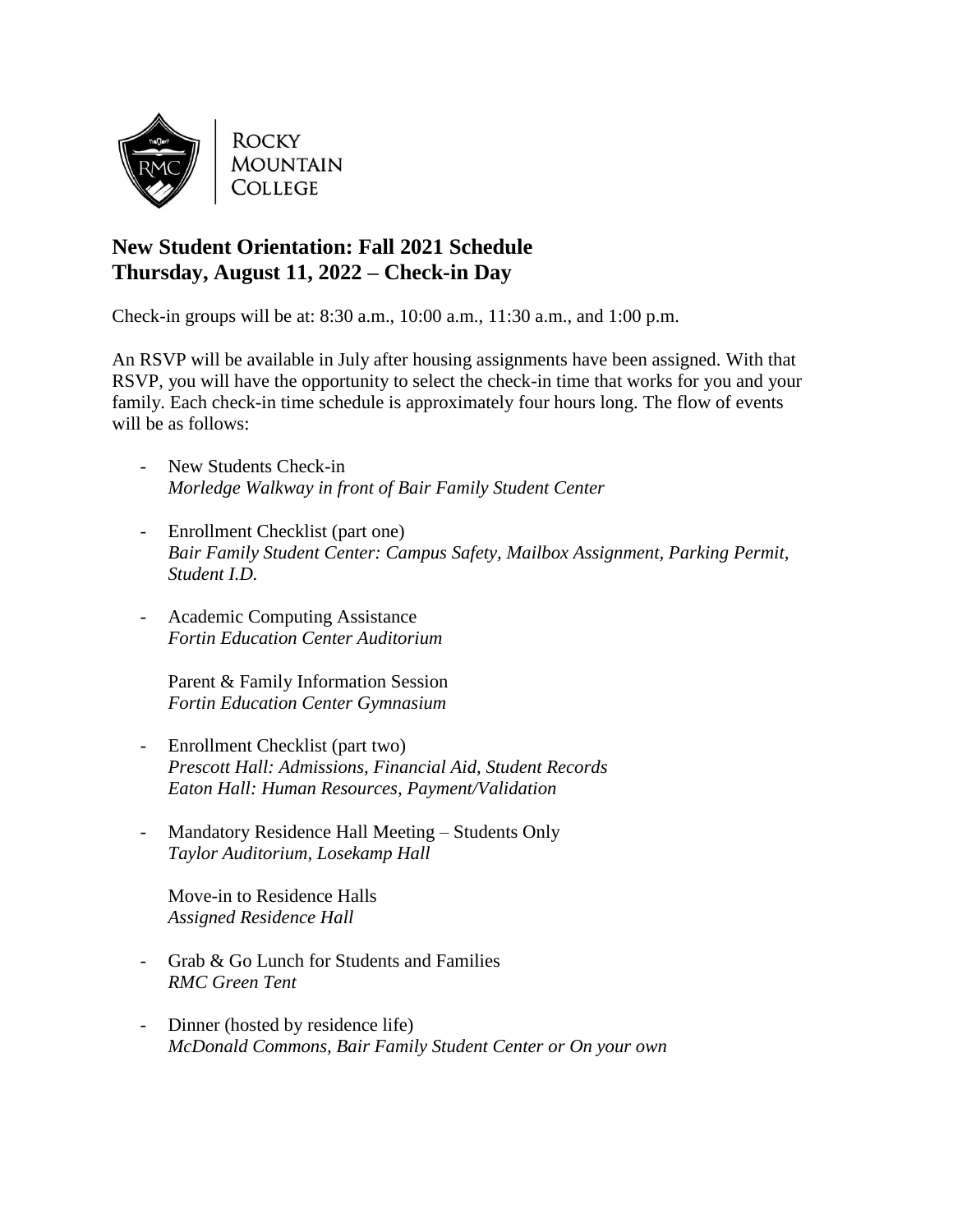## **New Student Orientation: Fall 2021 Schedule**  *Friday, August 12, 2022*

| 9:00 a.m.                | Welcome<br>Fortin Education Center Gymnasium                                              |
|--------------------------|-------------------------------------------------------------------------------------------|
| $9:15$ a.m.              | <b>Academic Support Services Overview</b><br><b>Fortin Education Center Gymnasium</b>     |
| $10:00$ a.m.             | Academic Department Programs Meet & Greet<br><b>Various Locations</b>                     |
| 10:30 a.m. or 11:00 a.m. | Find Your Classrooms Campus Tour<br>Meet at the Bear Statue with your class schedule      |
| 11:30 a.m. $-1:00$ p.m.  | Lunch<br>McDonald Commons, Bair Family Student Center                                     |
| $1:00-2:00$ p.m.         | Drop-in for IT Support – reset passwords<br><b>Woods Lab, Educational Resource Center</b> |
| $2:00$ p.m.              | New Student & First-Year Seminar<br><b>Various Locations</b>                              |
| $3:00$ p.m.              | <b>Student Group Leader Meetings</b><br><b>Various Locations</b>                          |
| 5:30 p.m. $-7:00$ p.m.   | Dinner<br>McDonald Commons, Bair Family Student Center                                    |

\*\*Please bring personal laptops with you for this session.